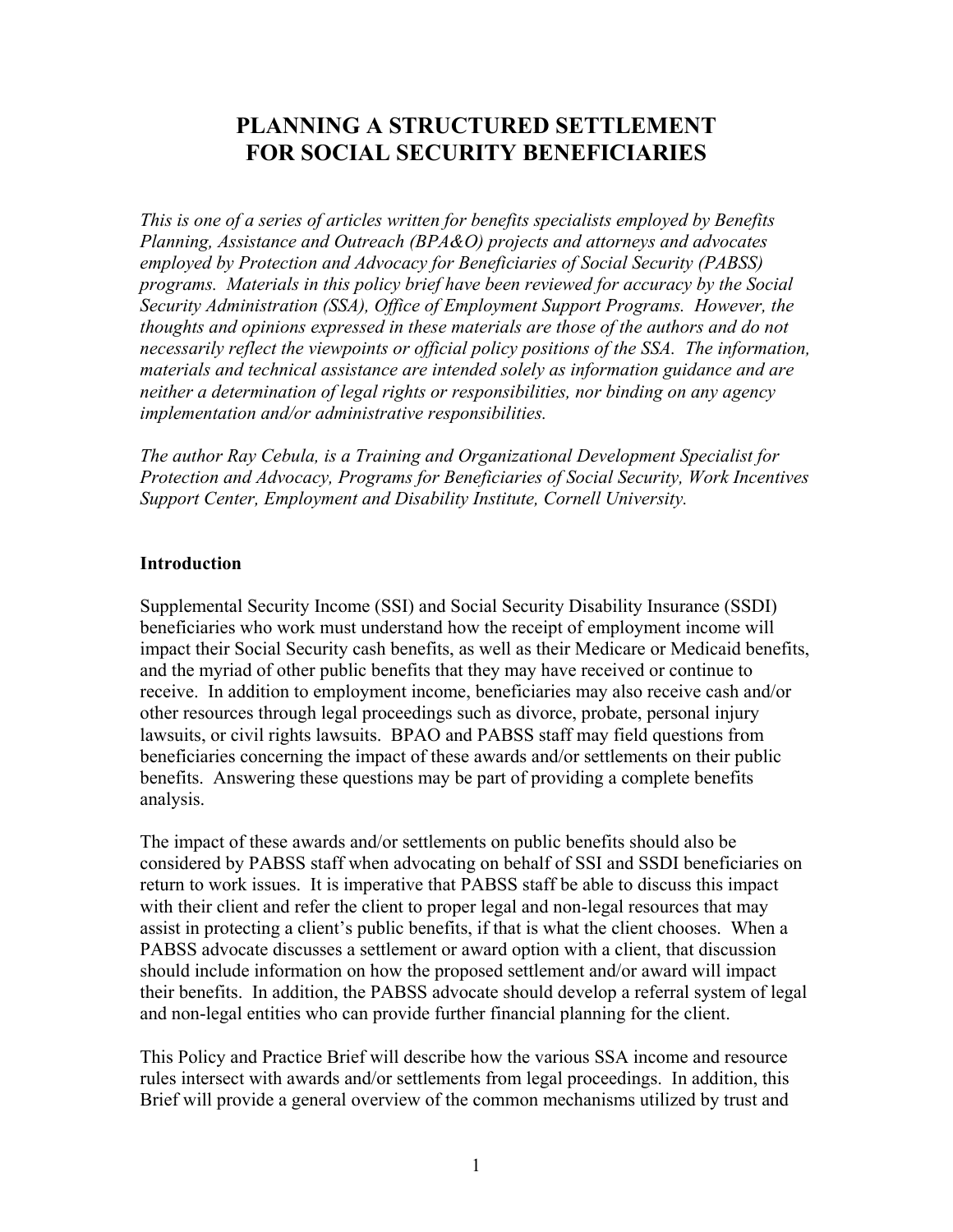estates attorneys and other financial planners to protect an individual's continuing eligibility for public benefits.

### **Review of the Income and Resource Rules**

In order to begin to discuss structuring a settlement for an SSI or SSDI beneficiary, it is critically important to understand the income and resource rules associated with the program. The SSI program is a "needs based" welfare program and, as such, income plays a large part in determining monthly payment amounts. Resources, on the other hand, are used to establish basic eligibility for the program. The SSDI program is an "insurance" program. As such, the type of income, earned or unearned, as well as the amount of such income plays a large part in determining eligibility for a check.

### *Treatment of Income under the SSI Program*

The SSI program considers income to be "anything you receive in cash or in kind that you can use to meet your needs for food, clothing, and shelter." Income can be actual cash (wages, etc.) or "in-kind income." In-kind income is not cash but is actually food, clothing or shelter, or something else the recipient could use to obtain these.<sup>1</sup>

The Social Security regulations completely exclude some sorts of income from the definition discussed above. Medical care and services provided to the recipient at no cost, assistance provided in cash, or in-kind, under a state, federal, or local program providing medical care or services (including VR services), income used to replace a resource (insurance proceeds), income tax refunds, proceeds of a loan, bills paid for the recipient directly to the vendor of the goods or services, and replacement of income that was lost, stolen or destroyed are examples of income that is excluded from consideration by the SSI program.<sup>2</sup>

All other forms of income are counted by the SSI program and used to determine monthly payment amounts. Countable income is divided into "earned" and "unearned" income. Each type of income is treated differently by the program. Earned income is preferred and receives significant deductions and exclusions. On the other hand, unearned income receives only a minimal exclusion when determining monthly payment amounts. Finally, countable income of the recipient and, potentially, that received by other members of the household will be considered when determining the monthly payment.

Earned income is general received in the form of wages, self-employment income, and royalties but can also be received in-kind. For instance, a farm worker who receives room and board, as well as salary, will be seen to receive in-kind earned income.

The basic calculation formula for earned income is:

 1 20 C.F.R. 416.1102

<sup>&</sup>lt;sup>2</sup> 20 C.F.R. 416. 1103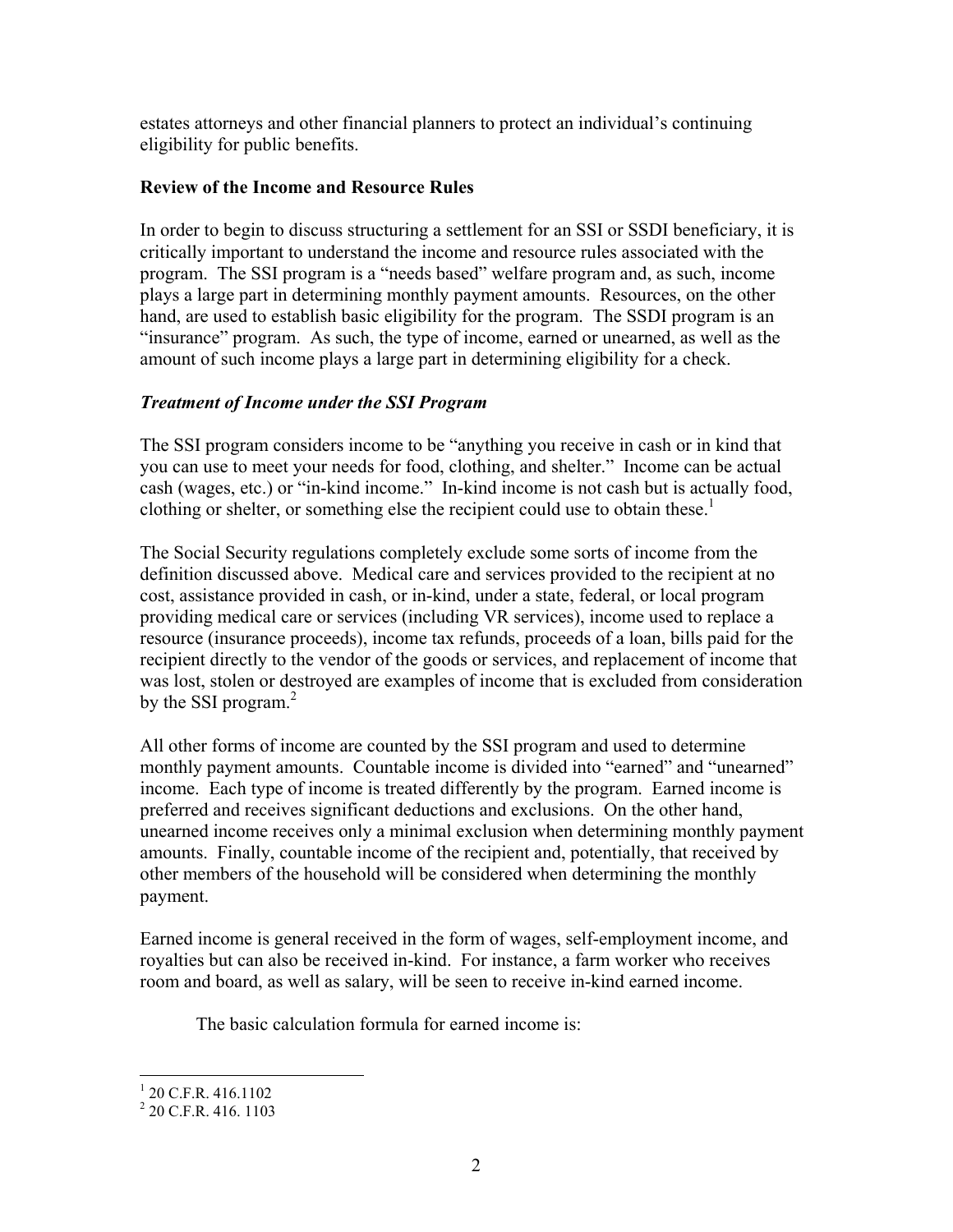| Gross earned income          | \$500    |
|------------------------------|----------|
| Less earned income exclusion | $-65$    |
|                              | \$435    |
| Less general exclusion       | $-20$    |
|                              | \$415    |
| Divided by 2                 |          |
| Countable Income             | \$207.50 |

As the preferred type of income, the generous exclusions and deductions from earned income result in only a fraction of actual earned income being used to reduce the recipient's monthly SSI payment.

Unearned income can be received in the form of annuities, pensions, other public benefits, alimony (income to the parent), child support (income to the child), dividends, interest, gifts, prizes or awards.<sup>3</sup> Unearned income is counted at the time of receipt by the SSI applicant or recipient. As the unfavored form of income, unearned income will only be reduced by a \$20 general exclusion. The remainder of the income will be countable and will reduce the SSI award on a dollar-for-dollar basis.

For example:

| Court Award               | \$1000 |
|---------------------------|--------|
| Less general exclusion    | $-20$  |
| Countable unearned income | \$980  |

It quickly becomes obvious that the prospect of the receipt of a sizeable award, or other unearned income, needs to be seriously considered in order that the receipt have the least impact on SSI cash and, in most states, its associated medical benefits.

### *Treatment of Income under the SSDI Program*

Unlike the SSI Program, the SSDI Program does not explicitly review income in terms of "earned" and "unearned." Rather, treatment of income is determined as it relates to Substantial Gainful Activity  $(SGA)^4$  Therefore, the Regulations and POMS under the SSDI Program do not even mention the terms "earned" or "unearned." However, for all practical purposes, income that would be considered "earned" under the SSI Program would normally contribute to Substantial Gainful Activity under the SSDI Program. And, income that is considered "unearned" for SSI purposes would normally be not be considered in an SSDI SGA determination.

SGA means "the performance significant physical and/or mental activities in work for pay or profit, or in work of a type generally performed for pay or profit, regardless of the legality of the work."<sup>5</sup> In order to be "significant activity", the activity should be the

 3 20 C.F.R. 416.1121

<sup>4</sup> 20 C.F.R. 494,.1571 et seq; POMS Section DI 10501.001.

 $<sup>5</sup>$  Id.</sup>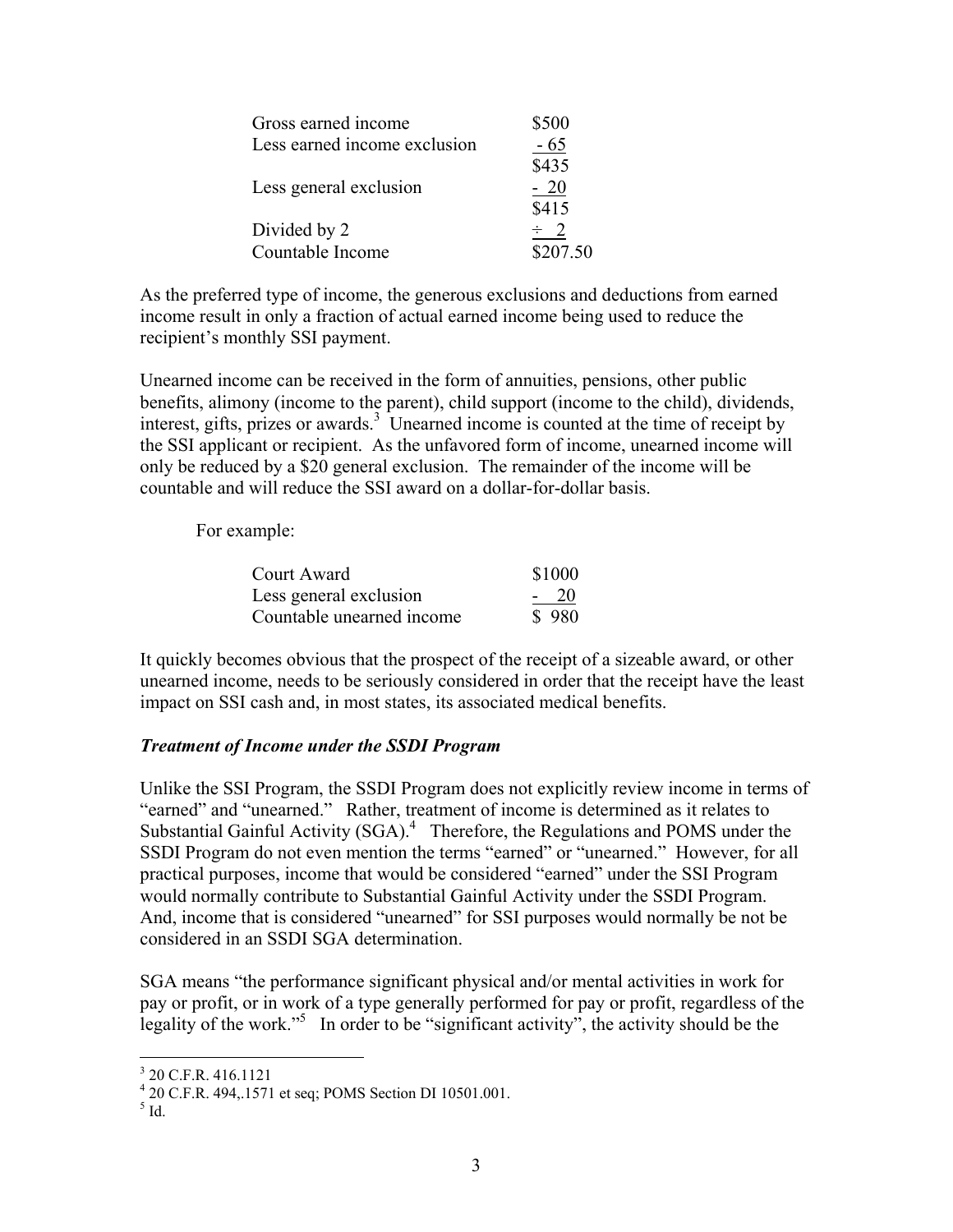type that is normally associated with a job or a business.<sup>6</sup> The activity is "gainful" if it is the type of activity usually engaged in for pay or profit.<sup>7</sup>

Under the SSDI Program, income is evaluated to determine WHAT the individual did, physically or mentally, to receive the income. If the individual engaged in activities similar to those engaged in by individuals when they are working, that income will be considered in the calculation of SGA. If the income was received passively and not in the course of some sort of employment or self-employment, it is likely that such income will not be counted toward the SGA calculation.

For example, Jim, an SSDI beneficiary, owns an interest in a two-flat apartment with his brother. Jim's brother lives on the first floor and the second floor is rented to an elderly couple. Jim and his brother split the rent received from the second floor apartment. Jim's brother takes care of the building and its finances. Because Jim does NO activity to receive this income, it is not considered in an SGA determination and does not impact his eligibility for benefits. In contrast, if Jim owned this building as part of a real estate management company, that rental payment would count toward an SGA determination.

Given the above, court awards, alimony awards, lawsuit settlements, and/or inheritances will not be considered in the SGA calculation. Such awards are not recovered because of activity associated with a business and lawsuits are normally not that type of activity engaged in for pay. Therefore, the SSDI beneficiary will not see any impact on his eligibility for benefits due to receipt of this type of income/resource.

### *Treatment of Resources under the SSI Program*

Resources are a basic SSI eligibility factor. For purposes of the SSI program resources held by the recipient must be limited to \$2000 for an individual or \$3000 for a married couple. As is the case with income, resources are considered either countable or excluded from consideration when determining eligibility. A resource is cash or any other liquid asset or real estate that could be converted to cash to meet the recipient's basic needs for food, clothing and shelter.<sup>8</sup>

When SSA determines the amount of resources belonging to a recipient the following types of resources are examples of what will be excluded from eligibility consideration:

The home the individual lives in,

Household goods and personal effects<sup>9</sup>,

The first car,

 $6$  Id.

 $^7$  Id.

<sup>8</sup> 20 C.F.R. 416.1201

 $9^9$  See 70 Fed. Reg. 6340 (02/07/05) for recent expansions in excluded resources.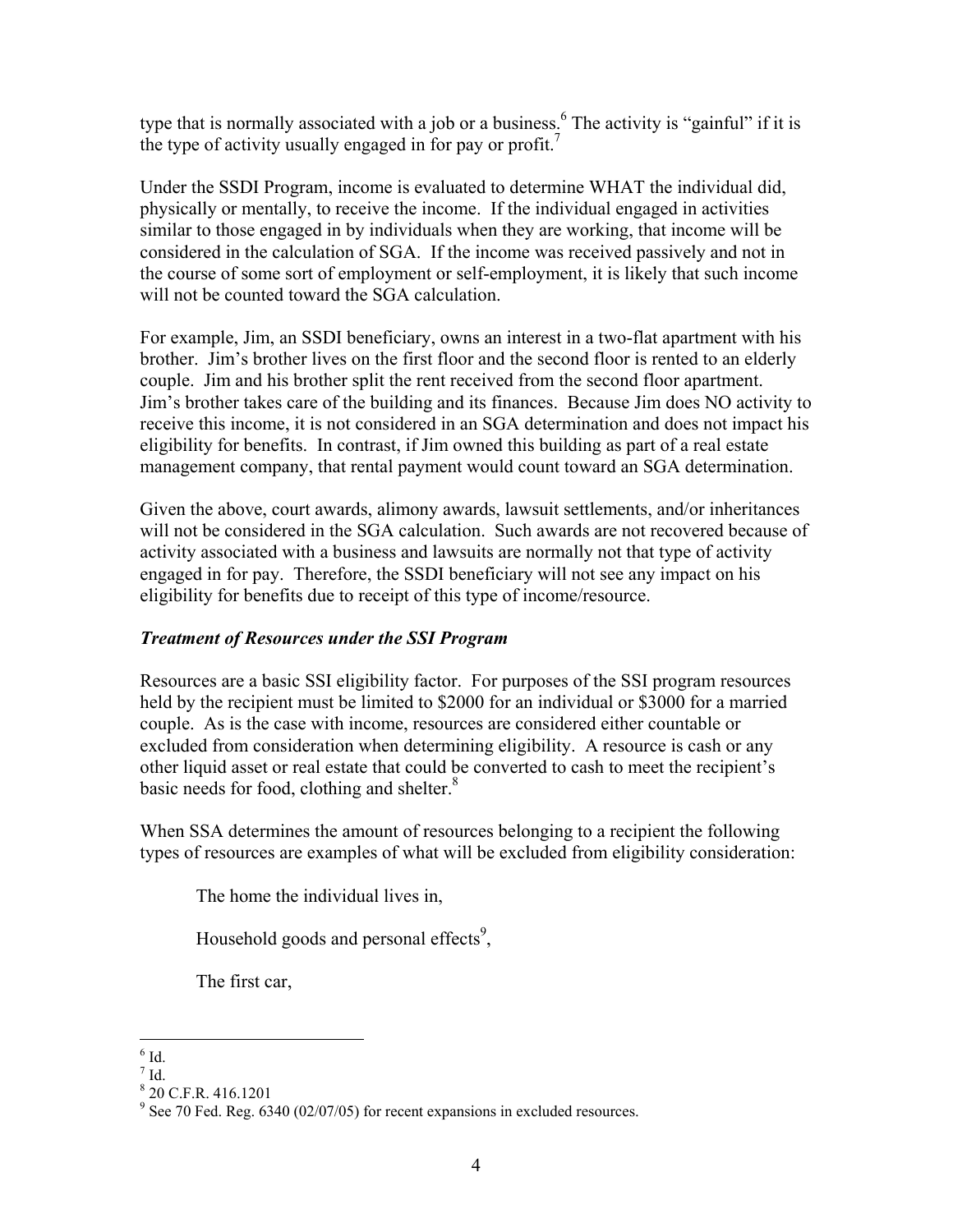Life Insurance (cash surrender value up to \$1500),

Burial funds (segregated as such, up to \$1500)

Retroactive benefits for a period of 9 months, and

PASS protected income and resources.

One potential issue deserving of mention is SSA's transfer of assets provision. As of December 14,  $1999<sup>10</sup>$ , transferring ownership of a resource for less than fair market value can result in a period of ineligibility for SSI for up to 36 months.<sup>11</sup> SSA must notify the state Medicaid agency of any such transfer reported to, or learned by, SSA. The transfer of a resource into a properly prepared Special Needs Trust or Pooled Trust, described below, will not be considered a disqualifying transfer.<sup>12</sup> However, the transfer of any resource into any revocable trust or any other non-qualifying trust will carry a transfer penalty resulting in a period of ineligibility for SSI, and potentially, Medicaid.

#### *Treatment of Resources under the SSDI Program*

There are no resources limits under the SSDI Program.

### **Options for the SSI Beneficiary — Tools for Structuring Settlements and/or Court Awards for the SSI Beneficiary**

Given the restrictions on accumulation of assets for the SSI beneficiary, BPAO and PABSS staff need to be aware of the financial planning mechanisms available to allow beneficiaries to protect assets that may become available to them. However, these mechanisms are extremely complex and generally require the assistance of an attorney who is well versed in trust and estates law. BPAO and PABSS staff can inform individuals of these planning options and then refer the individual to legal resources in the community, such as the local bar association. It is a good idea for BPAO and PABSS staff to identify the legal resources available in the community for assisting with this planning so that they make a proper referral. Set out below is a general overview of these financial planning mechanisms and the laws governing them.

### *The Foster Care Independence Act of 1999 (P.L. 106-169)*

The Foster Care Independence Act of 1999, dramatically altered the impact of trusts benefiting recipients of SSI and Medicaid. The Act will affect all trusts established on or after January  $1, 2000^{13}$ . The Act generally provides that trusts established with the assets or an individual, or the individual's spouse, will be considered a resource for SSI

 $10$  SI 01150.001(A)

<sup>&</sup>lt;sup>11</sup> See SI 001150.001(C)(1), (2) & (3) for effects of transfers made before 12/14/99.

<sup>&</sup>lt;sup>12</sup> SI 01730.046 and SI 01730.048.

<sup>&</sup>lt;sup>13</sup> SI 01120.201 contains detailed information and instructions concerning trusts created on or after 01/01/00. SI 01120.200 contains instructions pertaining to trusts established before 01/01/00.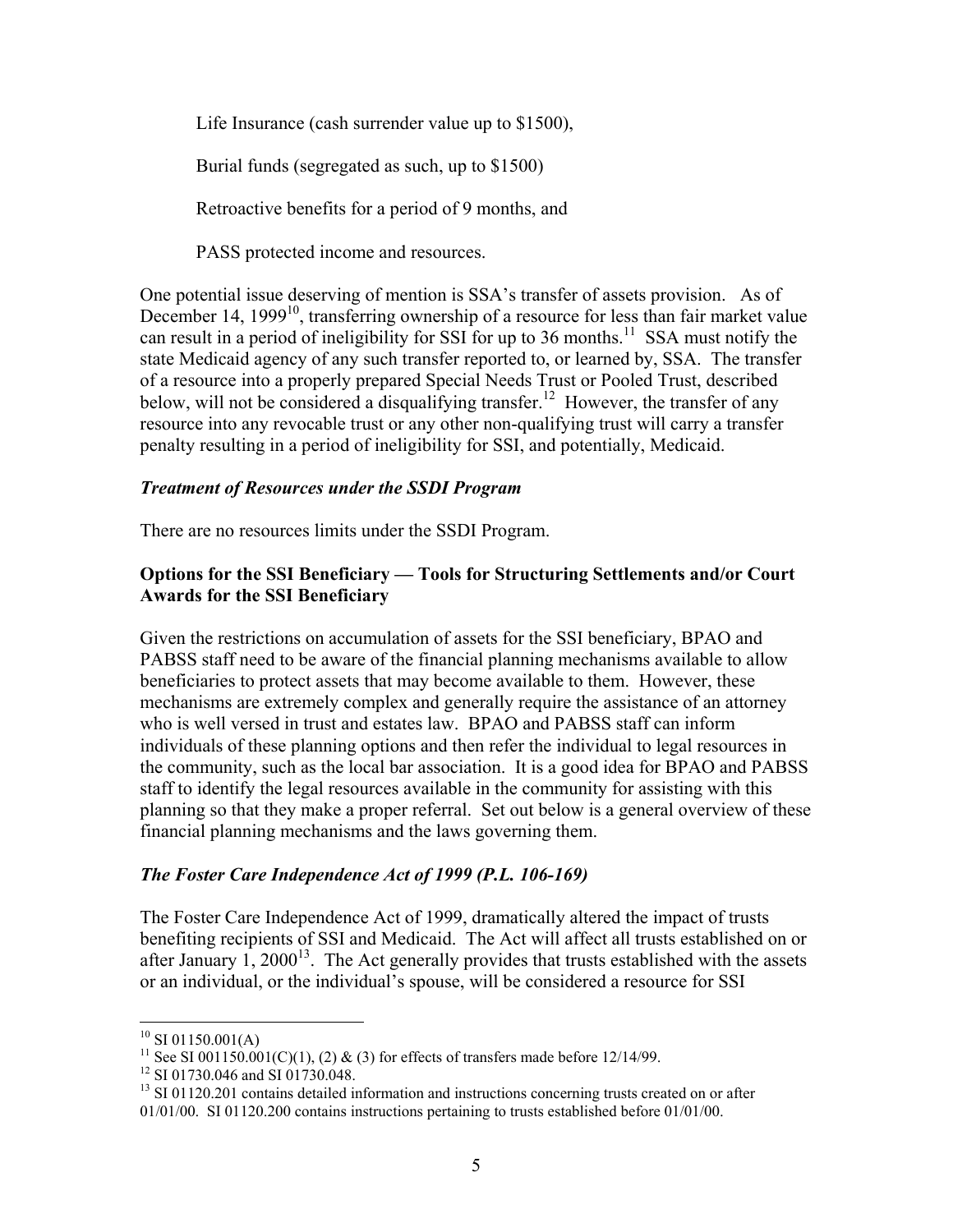eligibility purposes. It provided information as to when earnings and additions to a trust will be considered income for the SSI program. Lastly, it provides exceptions to the general rule of counting trusts as resources and income.

The Act will apply to trusts established by an individual (recipient or applicant or spouse thereof) using the individual's (or spouse's) income or resource. The provisions of the Act will apply to a trust so established without regard to:

The purpose for which the trust was established,

Whether the trustees have or exercise discretion under the trust,

Any restrictions on when or whether distributions may be made from the trust, or

Any restrictions on the use of distributions from the trust.<sup>14</sup>

As a result of the strict language contained in the Act, the exceptions contained with the Act remain the only effective and safe means for excluding a trust from SSI eligibility criteria15. "Special Needs Trusts" and "Pooled Trusts" are specifically excluded from the terms of the Foster Care Independence Act. For purposes of the Act all excluded trusts are irrevocable.

### *The Special Needs Trust*

A "special needs trust" is a trust established under section  $1917(d)(4)(A)$  of the Social Security Act<sup>16</sup>. While the moniker "special needs trust" is one of common usage, the resource exemption provisions of the Act will apply to any trust:

That contains the assets of an individual under age 65 and who is disabled,

That was established for the benefit of such individual by a parent, grandparent, legal guardian or a court, and

That provides that the state will receive all amounts remaining in the trust upon the death of the individual up to an amount equal to the total medical assistance paid on behalf of the individual under a state Medicaid plan.<sup>17</sup>

If a special needs trust is revocable, SSA will develop the trust under POMS SI 01120.200 in order to determine if the trust is a countable resource. The above conditions will not prohibit additions or augmentations to a trust benefiting an individual who is over the age of 65, provided that the trust was established before the individual's 65 birthday. The disability criteria require that the individual be disabled for SSI

<sup>&</sup>lt;sup>14</sup> SI 01120.201(C)(2)(d)

 $15$  SI 00120.203

 $^{16}$  42 U.S.C. 1396p(d)(4)(A)

<sup>&</sup>lt;sup>17</sup> SI 01120.203(B)(1)(a)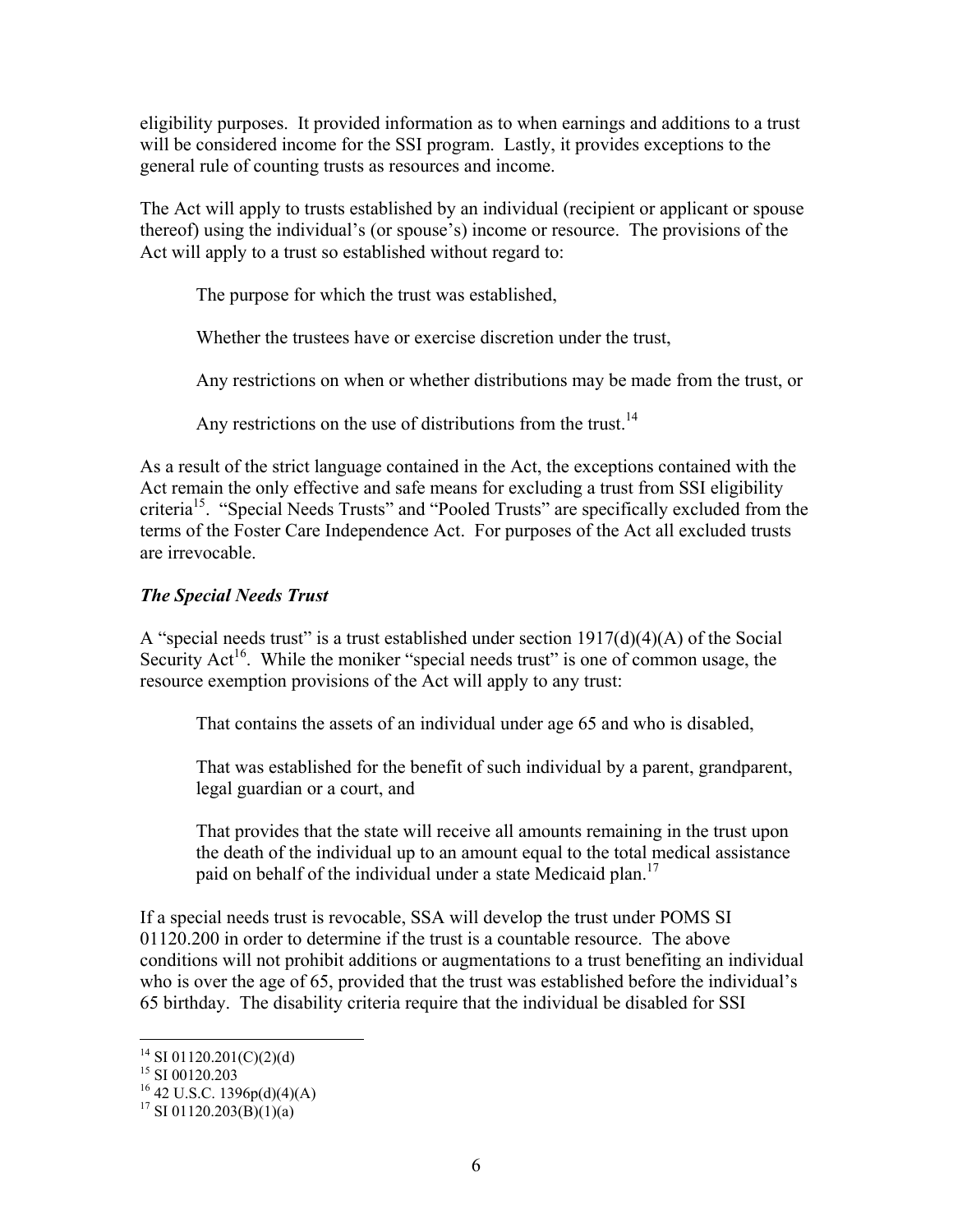purposes. Lastly, this exception will not apply to a trust that was established by the individual himself/herself.

If the Trust is being established by a person, that person must have legal authority to act with regard to the assets of the individual. Normally, if the parent or grandparent does not have such authority, authority can be established through the state agency laws. While this restriction applies to the person who takes action to create and establish the trust, the assets to be held by the trust can be those belonging to the individual.<sup>18</sup>

Courts may establish a Special Needs Trust in two situations. The first situation involves the settlement or favorable verdict in a lawsuit. In this situation, the Court would establish in the Judgment the creation of a Special Needs Trust to receive the award. It is recommended that the attorney representing the individual in the lawsuit work closely with a trusts and estates attorney to properly draft the settlement and/or Judgment and the Special Needs Trust. In the second situation, the individual requests that a Court establish a Special Needs Trust on his/her behalf through a state-specific, special court proceeding. An individual might request court involvement if he/she did not want to involve or could not involve a parent, grandparent or guardian and after the individual has already received the court award, inheritance, or lump-sum.

The final qualifying criteria for a special needs trust to secure resource exemptions is that the trust contain specific language directing that all remainders held by the trust upon the death of the individual be paid to the state up to an amount equal to the medical costs paid by the state's Medicaid program. The state must be listed as the first payee and must have priority over the payment of other debts and administrative expenses<sup> $19$ </sup>. Simply labeling the trust as a "Medicaid Pay-Back Trust," etc., will not be sufficient in the absence of specific language.

# *The Pooled Trust*

A pooled trust is a trust established and administered by an organization under the authority of section 1917(d)(4)(C) of the Social Security Act. The trust serves a number of individuals and therefore will hold the assets of all served within one trust. Separate accounts will be established within the trust in order to keep track of each individual's assets. Both the "master trust" and the individual accounts established within the trust must meet the SSA guidelines in order to be exempt from SSI eligibility criteria. The pooled trust account established by an individual must be irrevocable and must:

Be established and maintained by a non-profit association,

Contain separate accounts for each beneficiary however assets can be pooled for management purposes,

 $\overline{a}$  $18$  SI 01120.203(B)(1)(e)

<sup>&</sup>lt;sup>19</sup> See SI 01120.203(B)(3)(a) for exceptions.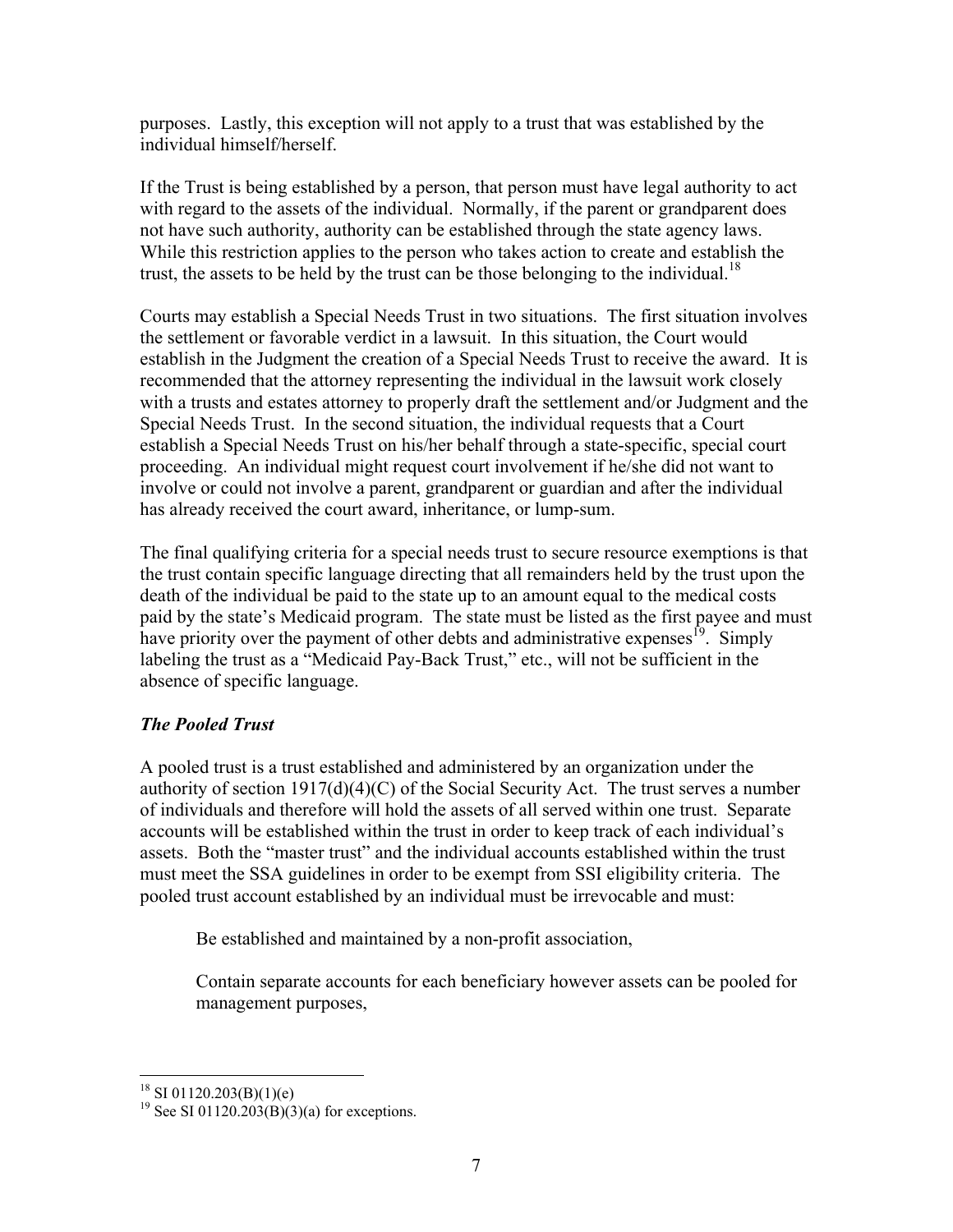Contain a separate account for each disabled individual for the sole use of that person,

Be an account established by the individual, a parent, grandparent, legal guardian or a court on behalf of the individual, and

Indicate that any remainder, not to be left in the pooled trust, be paid to the State, up to an amount equal to the medical expenditure made by the state under a state Medicaid program. $20$ 

To qualify for the pooled trust exemption, the trust must contain very specific language concerning any remainder left with the trust upon the death of the individual. If all of the remainder is left in the trust, the trust will qualify for the exemption. If not, the trust must contain specific language indicating that the state will be listed as first remainder beneficiary to the extent of any Medicaid expenditures made on the individual's behalf. As with Special Needs Trusts, labeling the trust is not sufficient in lieu of specific language concerning the remainder interests. $21$ 

A pooled trust has certain expense limitations that must be adhered to in order to preserve the resource exemption for SSI purposes. These limitations will apply only upon the death of the individual and concern the distribution of the remainder of the deceased individual's account within the trust. Administrative expenses that may be paid from the trust prior to any Medicaid reimbursement are taxes owed to the State or Federal government upon the death of the individual and reasonable fees for administrative services provided by the administering non-profit agency.<sup>22</sup> Prohibited expenses include payments owed to third parties, funeral expenses and payments to other residual beneficiaries (those individuals entitled to a portion of the remainder). These expenses may only be paid after the State has received its Medicaid reimbursement.<sup>23</sup>

#### *One Example*:

The MARC Special Needs Pooled Trust meets the Pooled Medicaid Pooled Trust exception. First established in 1995 and amended in 1998 and 2001, the Trust is administered by Planned Lifetime Assistance Network, Inc. "PLAN of Massachusetts", a non-profit Massachusetts corporation. Funded with assets that belong to individuals with disabilities, the MARC Special Needs Pooled Trust is an irrevocable trust. The assets in Pooled Trust are not countable for Medicaid or for SSI eligibility. Transferring assets into the Pooled Trust is not a disqualifying transfer for Medicaid eligibility. A transfer of assets into the MARC Special Needs Pooled Trust account prior to the Beneficiary turning 65 years old is not a disqualifying transfer for SSI eligibility. Upon the death of the Trust Beneficiary, administrative expenses are paid, PLAN of Massachusetts retains 15% of the

<sup>&</sup>lt;sup>20</sup> SI 01120.203(B)(2)(a)

 $^{21}$  SI 01120.203(B)(2)(g)

<sup>&</sup>lt;sup>22</sup> SI 01120.203(B)(3)(a)

<sup>&</sup>lt;sup>23</sup> SI 01120.203(B)(3(b)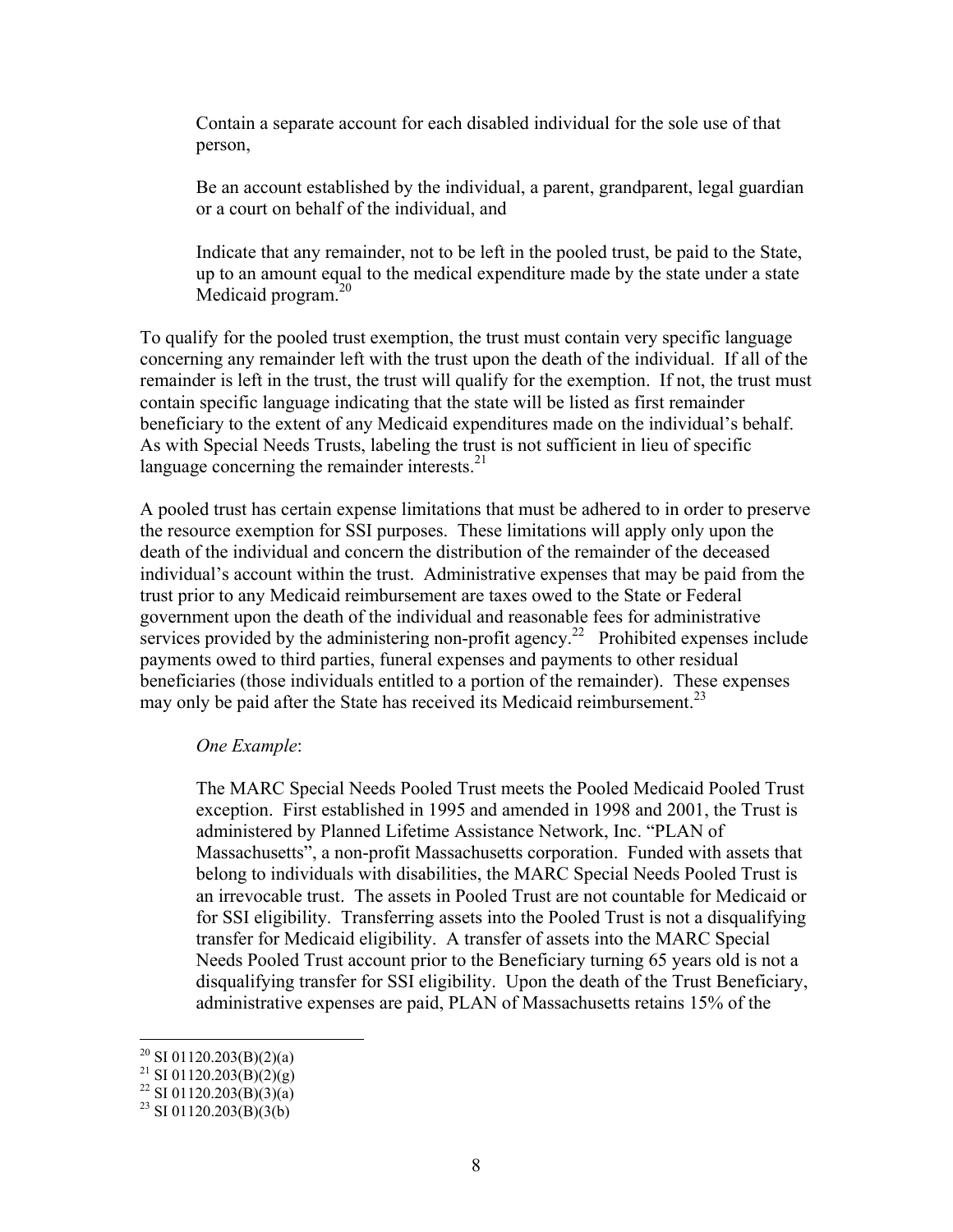remaining principal for support of its charitable work, and Medicaid receives reimbursement for benefits received by the Trust Beneficiary. If any funds still remain, they are distributed to the remainder person(s) who the Trust Beneficiary designated when he or she joined the MARC Special Needs Pooled Trust account.

There are currently more than 70 individual Pooled Trust Beneficiaries in the MARC Special Needs Pooled Trust; the Pooled Trust assets total \$4 Million. The PLAN of Massachusetts staff includes an attorney and a social worker. The staff works with each Beneficiary to develop a plan to utilize assets to improve his or her quality of life. PLAN of Massachusetts staff monitor the requests for disbursements from each Sub-account to ensure that that federal and state benefits are not jeopardized. Each Pooled Trust Beneficiary receives an annual accounting for his or her Sub-account.

For more information, contact PLAN of Massachusetts at: 617-244-5552 email: info@planofma.org web: www.planofma.org

For more information about other Pooled Trusts available in the United States see: www.nami.org/helpline/plan.htm.

#### *Waiver for Undue Hardship*

Should SSA determine that the resources contained within a trust benefiting an applicant or recipient of SSI be countable for eligibility purposes, a waiver of the provisions of section 1613(e) of the Act is available in limited circumstances and only to irrevocable trusts.<sup>24</sup> The waiver is applied on a month by month basis and will be allowed if "undue" hardship" exists.

Undue hardship is defined as hardship existing in a month if failure to receive SSI payments would deprive the individual of food or shelter and the individual's available funds do not equal or exceed the federal benefit rate plus any state supplement payable.<sup>25</sup> The inability to obtain medical care will not constitute undue hardship for SSI purposes although this may establish undue hardship under the state's Medicaid program rules.

SSA will apply the undue hardship provisions only when counting the trust resources causes SSI ineligibility, the individual informs SSA that not receiving SSI will result in the deprivation of food or shelter and the trust specifically prohibits disbursements for basic support and maintenance. Any income received by, as well as any liquid resources owned by, the individual seeking undue hardship exceptions will need to be considered by SSA in the determination process.

1

 $24$  Since an individual is able to revoke a revocable trust and access the funds needed for basic needs the requirements of undue hardship cannot be met.

<sup>&</sup>lt;sup>25</sup> SI 01120.203(C)(1)(a)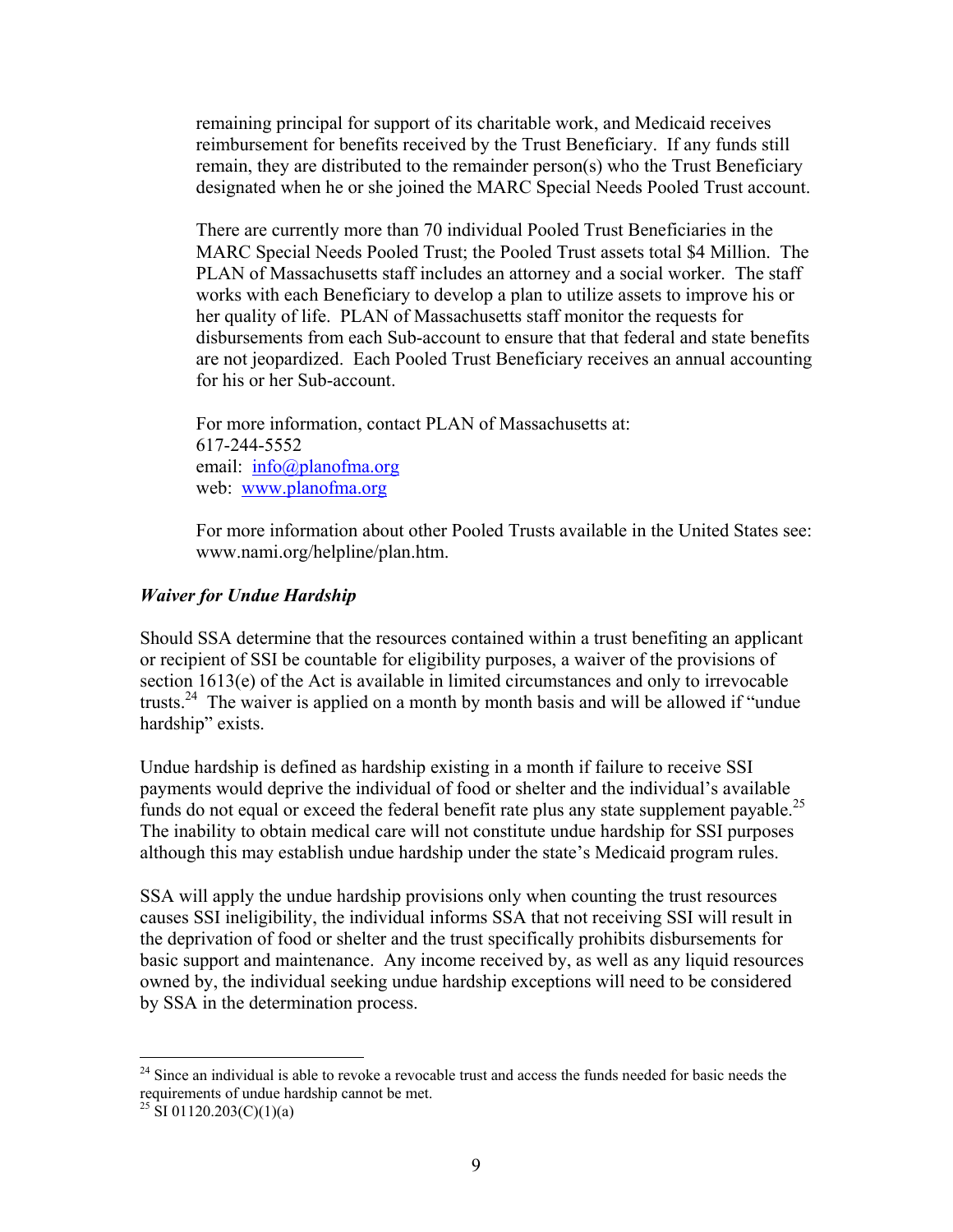As indicated above, undue hardship determinations are made on a month-by-month basis. The re-contact period will vary depending upon the individual's circumstances but will be no less than every 6 months.<sup>26</sup>

### *State or Region Specific Rules for Trusts*

As trusts are a creation of state law there may exist a specific POMS section addressing your state or region. Please be sure to check the POMS for such rules. For example:

SI CHI01120.200 Revocability of Grantor Trusts – Chicago Region State Laws

SI BOS01120.200 D.3 Grantor Trusts

SI BOS0110.203 MARC Special Needs Pooled Trust

SI NY01120.200 Trusts - Background

### **Bringing it all Together — Application of the Income and Resource Rules in Common Award or Settlement Situations of SSA Beneficiaries**

Set out below are several examples of how court awards and/or settlements will impact eligibility for benefits for the SSI or SSDI beneficiary.

# **CASE EXAMPLE 1 — JULIE**

*Facts*: Julie is a 14 year old child who receives SSI benefits. In January 2004, she was involved in a minor accident in which she sustained injuries and was hospitalized. A lawsuit ensued. In February 2005, Julie's claims were settled for \$35,000. She is expected to receive the proceeds in March 2005.

*Impact*: For SSI purposes, this settlement will be considered unearned income. The \$35,000 award will be subject to the \$20 disregard and the rest, \$34,980 will be considered countable income. Therefore, Julie will not be eligible for an SSI payment in the month of March 2005. In April, the \$35,000 will become a countable resource and Julie will be resource ineligible for an SSI payment. This ineligibility due to resources will continue until the resource is "spent down" to \$2000, assuming she has no other cash resources.

*Some Options to Consider*: Julie's parents should consider placing this money into a properly created Special Needs Trust or a Pooled Trust, explained above. Or, Julie and/or her family could use the money to purchase an excluded resource, such as a specially-equipped van.

 $^{26}$  SI 01120.203(G)(2)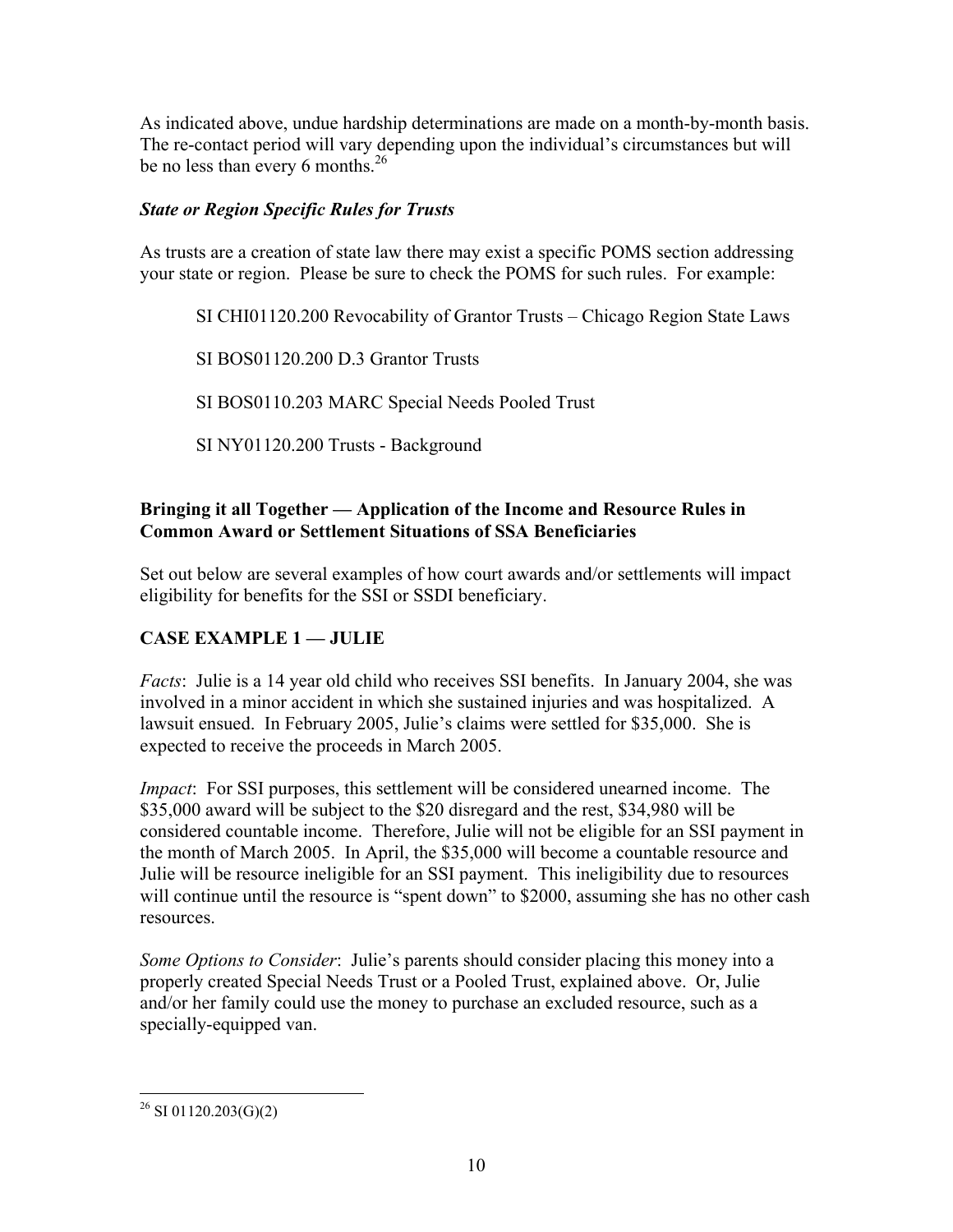### **CASE EXAMPLE 2---MIKE**

*Facts:* Mike is 24 years old and lives on his own. He is his own guardian. He receives both SSI and SSDI. Every Christmas, Mike receives a state lottery ticket from his grandma. Mike scratches his ticket and wins \$100,000!

*Impact:* For SSI purposes, Mike has received "unearned income" of \$100,000 in the month of December 2004. After exclusions, the countable income will be \$99,980. Clearly, he does not qualify for an SSI check for December 2004. Beginning in January 2005, this award will be a countable resource that causes him to be SSI ineligible and will remain so until he reaches the \$2000 limit. For SSDI purposes, this award is not considered in a calculation of Substantial Gainful Activity. Therefore, this award will not be considered as countable income. And, of course, SSDI has no resource limit, so this award will not impact his SSDI check.

*Some Options to Consider:* Jim should consider placing this money into a properly created Special Needs Trust or Pooled Trust. Or, Jim could use the money to purchase excluded resources.

# **CASE EXAMPLE 3 — JANICE**

*Facts*: Janice was terminated by her employer in March 2002. Janice believed that she was terminated after she returned to her receptionist job from a lengthy recuperation associated with an auto accident. Shortly after requesting a job accommodation, she was told that she was no longer needed. Janice filed a complaint in state court. While the case was pending, Janice was found eligible for SSI and SSDI. In December 2004, Janice won her case and received an award of back wages for the period of March 2003 through December 2005. The back pay award is \$119,000.

*Impact:* For SSI purposes, the \$119,000 will be considered unearned income (even though it is "back pay") in December 2004. Thereafter, it will be considered a resource. For SSDI purposes, the back wages are not considered in the SGA calculation, even though they are wages.<sup>27</sup> Because Janice engaged in no work activity, these wages will not be considered. However, the wages will count toward Janice's insured and cash benefit level status and may increase the amount of her SSDI award.<sup>28</sup>

*Some Options to Consider:* Janice can place the assets into a Pooled Trust. If she wants to establish a Special Needs Trust, she will need to ask a court to do this. Or, she can purchase excluded resources with the award.

 $27$  In situations where an employer has paid back wages, this is reported to the IRS. If an individual does not apprise SSA of the situation, SSA will find out about this income through the IRS. However, the IRS will report the award as income. Without explanation, SSA may assume that this income was received through regular employment and count the income toward an SGA determination. This is another example of the importance of reporting and explaining changes in income to SSA.

 $28$  RS 01401.140.